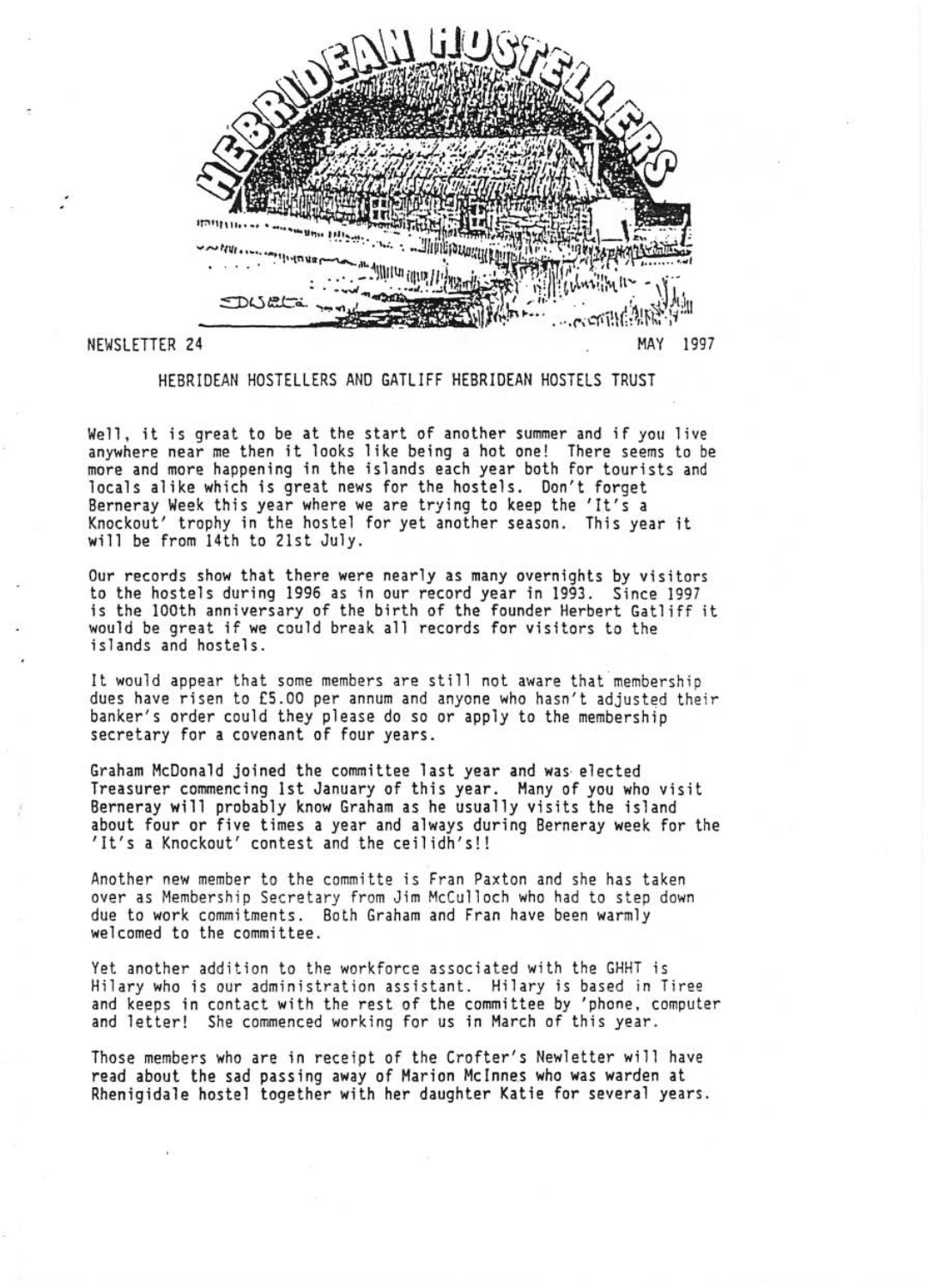## Harris Tweed Centre

To celebrate the history of one of the world's most famous textiles, there are plans afoot to develop a Harris Tweed Interpretive Centre in Tarbert on the Isle of Harris. The area's development agency has give £152,750 towards the sum of £1.7m needed for funding this project. The centre will tell the story of the woven cloth from it's beginnings through to the modern day and is designed to attract  $40,000$  visitors a year.

# Suas leis a'Ghaidlig *(Up with the Gaelic)!*

There could soon be a few problems for moving around in Scotland for overseas visitors and some natives alike - when the local councils are given the go-ahead to change their regional names to Gaelic.

The law was welcomed by then-Secretary of State for Scotland, Mr Michael Forsyth who commented 'Suas leis a'Ghaidlig' which means 'Up the Gaelic'! This will help the endeavours of the many remaining Gaelic speaking areas to promote everyday usage of Gaelic as a living<br>language. However, there is an escape route for councils in case<br>problems arise, the new act allows them to change the name back into English by resolution."

# Gaelic Funds Boost

Ten years ago Gael ic was considered a dying language and yet today it is receiving hundreds of thousands of pounds from various projects and schemes to keep the language alive and kicking .

The funding is used to create better facilities and learning aids for Scotland's BOOO Gaelic learners and to develop facilities for younger people. This is hoped to increase the number of children in Gaelic playgroups, thus raising the chance of survival of the language.

Funding received over the past 12 months has seen nearly 90 jobs created in Gaelic business and projects. More than 120 businesses use<br>bilingual signs and ScotRail has agreed to install bilingual nameboards on all stations on the West Highland Line, which is now referred by Scotrail as 'Rathad Iarainn nan Eilean' - The Iron Road to the Isles.

There is already a European-wide recognition of the value of lesserused languages and that is how CNAG (Comunn na Ghaidhlig) is pursuiing the case for enhanced offical status of Gaelic .

### Hiahland Festival 1997

A treat is in store for visitors to the islands during the first weeks of June in the form of this festival which opened at the end of May .

A theatre on board a ship, a new stage version of the 1940's comedy classic 'Whisky Galore' and a bronze sculpture touring the area on a lorry are among the highlights of this event.

Organisers of the 1997 Highland Festival are presenting a varied programme of music, theatre, dance and ceilidhs in areas from Inverness to Stornoway in the Outer Hebrides, and from Thurso to Oban and many villages in between.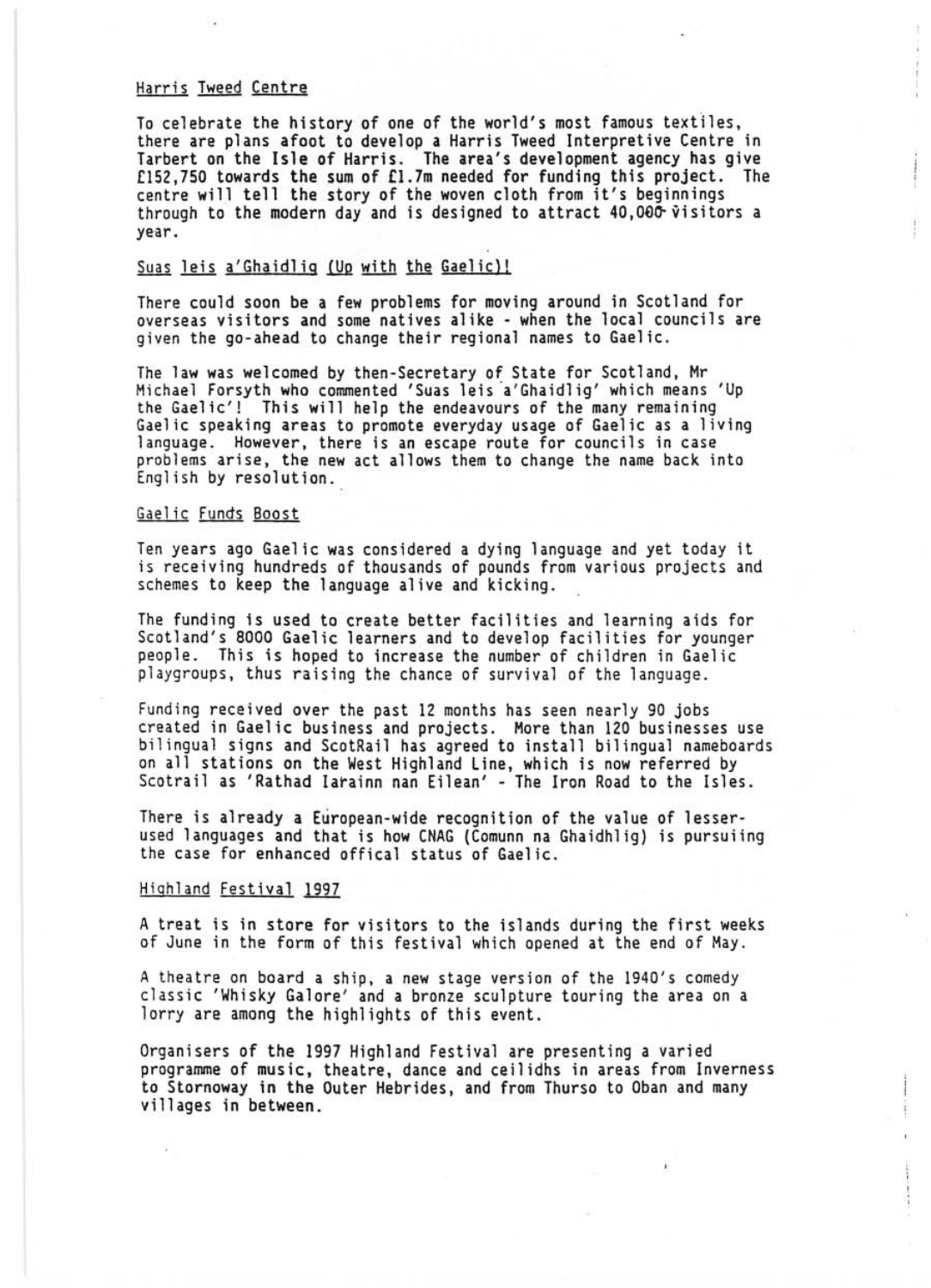The massive bronze sculpture went on show yesterday on a 3.5 tonne truck in Nairn. This was the first stop for 'A Blow for Freedom'by artist Michael Sandle, before the much acclaimed work leaves on a 1200 mile tour of the North .

Meanwhile, Britain's only touring theatre ship the MV Fitzcarraldo, docked at Stornoway as part of a tour of northern ports, which will .' take her to Portree in Skye, Oban, Fort William and finally Inverness.

#### Winter Blues for South Uist

Caledonian MacBrayne have decided against a proposal by the Western Isles Council to sail direct from Oban to Castlebay and lochboisdale each week during the coming winter months.

At present there are three direct sailings a week from Oban to Barra but only one to lochboisdale in South Uist. The council are now going to try and get funding from the Scottish Office for an additional vessel for the company because they feel that CalMac are trying to<br>serve too many islands with the one vessel.

## Garenin

A warm welcome to our new warden Mr Macleod, whose house and loom shed is adjacent to the car park above Garenin village. Many of you will<br>probably already know him or have seen him (or heard him) at work. We would like to take this opportunity to thank Pat and John MacGregor<br>for being wardens at Garenin hostel for nearly six years

During the April inspection of the hostel it was noted that there still seem to be teething problems with the new stove that was installed, so the blacksmith is going to have a tinker and try to sort it out .

### Rhenigidale

Neil Pinkett one of our regular hostellers has been commissioned by the Chairman to write a booklet of walks around and from the hostel. This will hopefully be published some time this year and will prove imvaluable to first-time hostellers and regular visitors alike.

Neil has also been visiting all the hostels and sprucing up the paintwork for us during the Spring.

You will be pleased to know that the shower cabinet has now been rebuilt and is similar to the one at Garenin hostel - and it works! The outside of the hostel has been given a facelift and a specialist is to visit the hostel to see if the 'green mould' in the kitchen is due to bad ventilation or otherwise.

#### Berneray

Due to problems encountered with the new CalMac ferry which travelled between leverburgh, Otternish and Berneray regarding shallow tides, there have been alterations to the arrangements. Now, the new ferry only sails between leverburgh and Otternish carrying vehicles and passengers. The small ferry that used to travel between Otternish and<br>Berneray has been reinstated until the Causeway is built. The only disadvantage is that on some sailings the small ferry sails before the